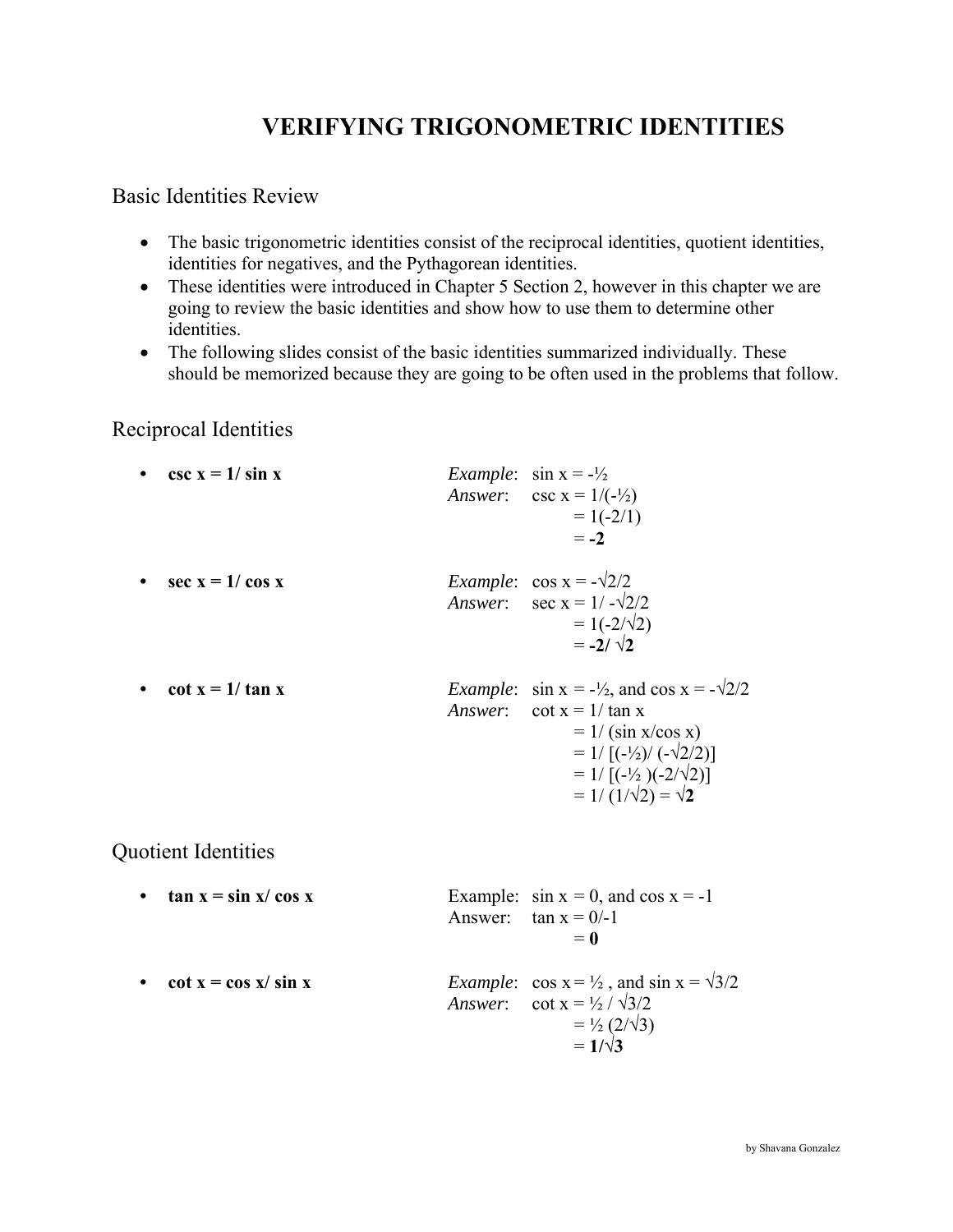Identities for Negatives

- $\sin(-x) = -\sin x$
- $\cos(-x) = \cos x$
- $\tan(-x) = -\tan x$

Pythagorean Identity

 $\sin^2 x + \cos^2 x = 1$ *Example*:  $\sin x = \sqrt{3}/2$ *Answer*:  $(\sqrt{3}/2)^2 + \cos^2 x = 1$  $\frac{3}{4} + \cos^2 x = 1$ cos<sup>cos</sup>  $2 x = 1 - \frac{3}{4}$  $\sqrt{\cos \theta}$ <sup>2</sup> x =  $(\sqrt{1/4})$ **cos**  $x = \frac{1}{2}$ 

These Pythagorean Identities are also included:

$$
\tan^2 x + 1 = \sec^2 x \qquad \qquad 1 + \cot^2 x = \csc^2 x
$$

Establishing Other Identities

- **•** To verify an identity equals to the other, many steps are taken to prove that both sides of the equation are equal to each other.
- **•** To prove both sides are equal to each other, we will use basic identities, algebra, and other justified identities.
- **•** Now, I must express that on many problems there are several ways to find the solutions. In other words, to prove both sides of the equation, various identities and algebraic operations can be used to confirm they are equal.
- **•** The examples demonstrated are just that, examples. Just because the example was proven one way does not mean that is the only way, there can be other ways.

# Identity Verification

## $(cos x)(tan x) = sin x$

- *Step 1* Pick the most complicated of both sides, in this case (cos x)(tan x)
- *Step 2* Transform **(cos x)(tan x)** into **sin x** by using identities and algebraic operations.

Here it is step-by-step:

 $(cos x)(tan x) = (cos x)(sin x/cos x)$  (quotient identity) = **sin x** (algebra, both cos x were cancelled)